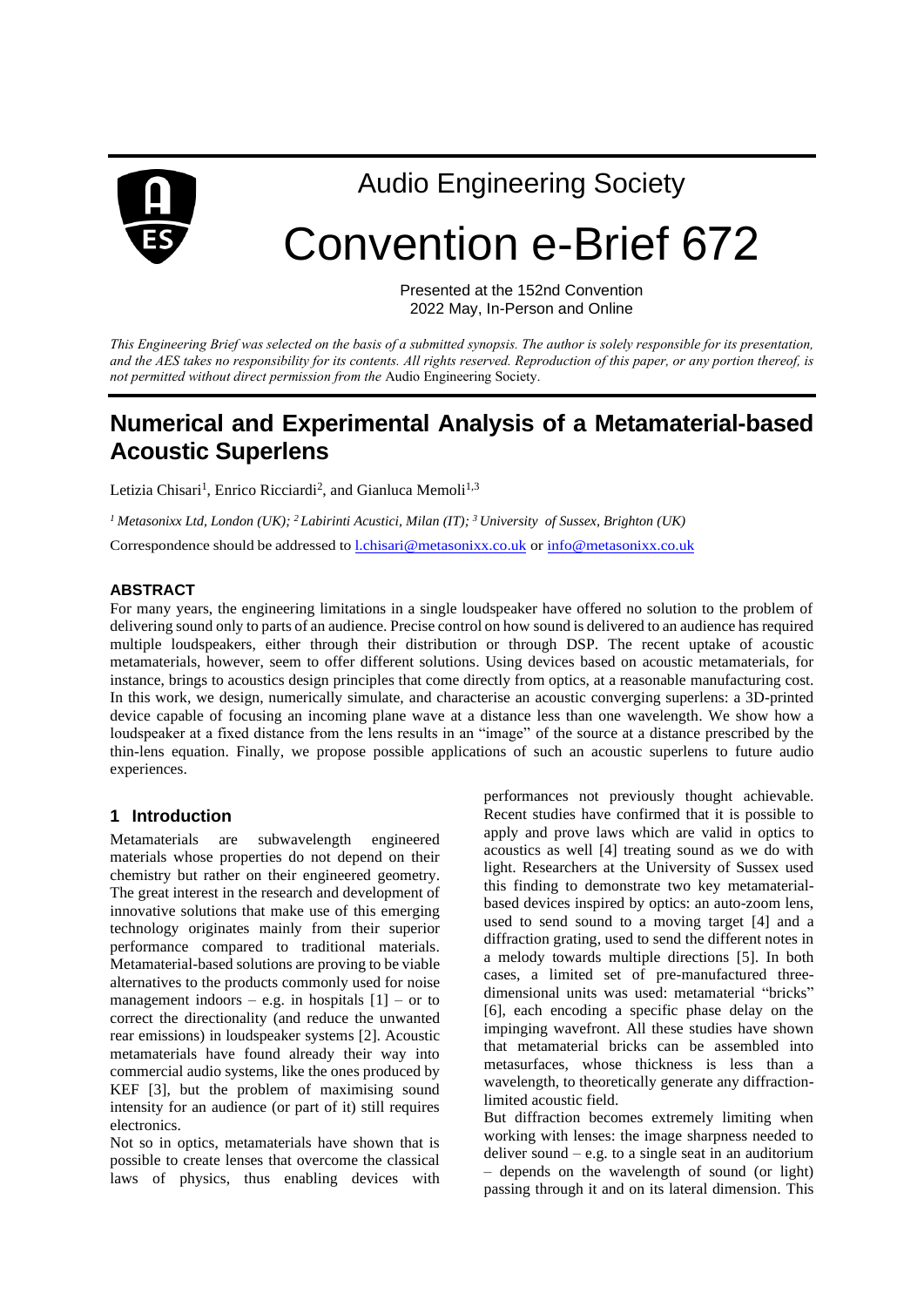is why many optical lens designs have been proposed that go beyond the diffraction limit, using periodic structures or metasurfaces with negative index characteristics [7].

In this work, we show that using metamaterials it is possible to go beyond diffraction also with audible sound, designing an acoustic superlens i.e., a converging lens capable of focusing a plane wave at a distance smaller than the wavelength. We compare finite elements simulations with experimental results, obtained using a 3D printed metasurface prototype dimensioned to operate near 2 kHz. We conclude discussing potential applications of this technology.

#### **2 Superlens description**

In this work, we design a metamaterial phase-plate (a "metasurface") composed of bricks, optimised for transmission, made of a combination of 8x8 bricks, with total dimensions  $216L \times 27W \times 215.05H$  [mm].

To make a converging lens, we assumed a plane wave as input to the metasurface and selected a brick distribution ensuring that all the exit wavelets would arrive simultaneously in a "focal" point. Our lens was designed for a central frequency of operation *fd=* 2000 Hz and for a focal length *f=* 150 mm. If the focal point is defined as the point with maximal intensity, considering sound propagation in air at a temperature of 20 $\degree$ C (speed of sound  $c=343$  m/s), we therefore expect to find it at a distance less than one wavelength  $(\lambda_d = 17.1 \text{ cm})$ .

A converging "thin" lens in optics is a device whose behaviour is approximated by a limited number of parameters. The focal length, *f*, and the distance between the centre of the lens and the source, *p*, are connected by the "thin-lens equation":

$$
\frac{l}{f} = \frac{l}{p} + \frac{l}{q} \tag{1}
$$

where  $q$  is the distance between the centre of the lens and the image of the source. Since this equation has been proven valid also in acoustics for focal lengths greater than *λ* [4], different combinations of *p* and *q* can therefore be used to measure *f*. Here, we will test the method for a superlens.

For wave optics, due to diffraction, the focal point spreads to become a focal spot to a dimension determined by the wavelength *λ* and by the lateral size of the lens *D*. The Rayleigh principle prescribes that the width of the focus, represented by the angle *θ* to the centre of the lens:

$$
\theta \ge \sin^{-1} \left[ 1.22 \cdot \left( \left. \frac{\lambda_d}{D} \right) \right] \right] \quad \text{[°]}
$$

A lens is a superlens if the focus is smaller, in this case, than 74.98 [°], as calculated from Equation 2 using  $\lambda_d = 0.171$  m and D= 0.216 m.

For the prototype realization a rectangular base of dimensions 216L×67W×1.5H [mm] was added to the lens to enable its stability when placed on a supporting surface for testing. The bricks selected for the prototype are cuboids of size 27L×27W×27H [mm]. Analytical methods described elsewhere [8] where used to determine the effective path length and thus the phase embedded to the wave passing through. To achieve the desired phase distribution, nine metamaterial bricks were eventually needed (Figure 1), with each brick different from the others in terms of the length of the internal baffles (*l*), the distance between of baffles (*d*) and their number.



Figure 1. Bricks types used for the superlens design.

Figure 2 shows the designed 8×8 metasurface, together with a reference system.



Figure 2. Metamaterial-based acoustic superlens. From left to right: rear and front faces of the lens.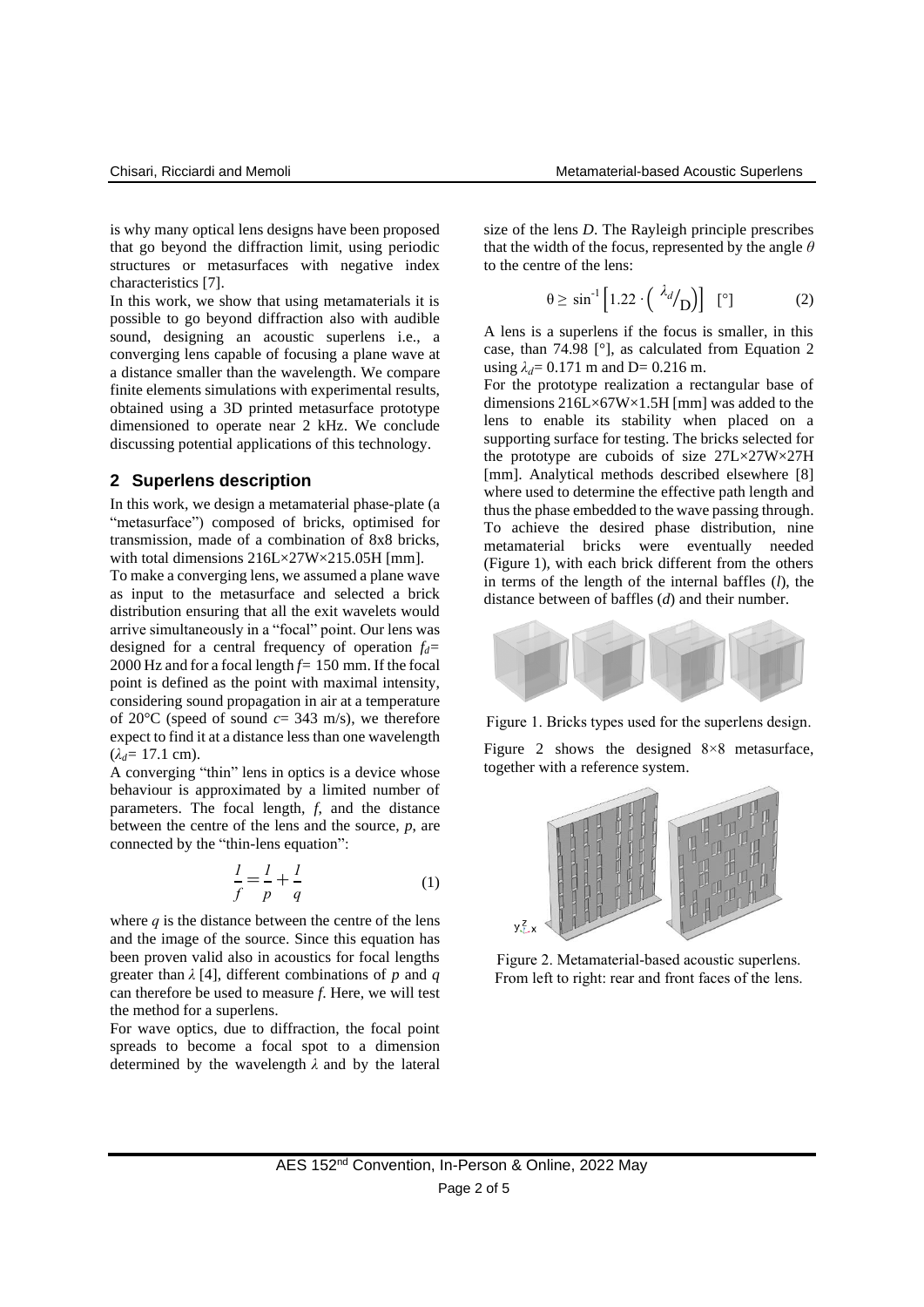# **3 Numerical modelling**

In this work, the finite element method (FEM)-based COMSOL Multiphysics 6.0 software has been utilized to perform the numerical simulations of acoustic wave propagation in the superlens. For this purpose, the standard inbuilt pressure acoustic module has been selected for evaluating the acoustic performance of the metastructure in the frequency domain. In order to retrieve the sound distribution around the superlens, two chambers were added to the numerical domain – i.e., one before the lens (transmitting) and one after it (receiving). Hard boundary conditions were applied to the rigid walls of the metasurface. Moreover, a perfectly matched layer (PML) was added at the boundaries of the transmitting and receiving chambers, to mimic nonreflecting infinite fields. The mesh size used for the calculation was set to be smaller than  $1/6<sup>th</sup>$  of the shortest simulated wavelength. We used two types of sources: in the first numerical model a plane wave radiation condition ( $p = \infty$ ) was used to simulate the incident sound waves on the rear face of the lens. Once the focal length was verified to be equal to 15 cm at the design frequency, the second simulation setup was used and the radiation condition was changed to spherical, to further study the behaviour of the lens for the example case of  $p = 30$  cm in conditions closer to the experiments. Figure 3 shows the sound pressure level measured on a line, cantered with respect to the centre of the lens, with and without the lens when  $p = 30$  cm. This result allows to identify the *y*-coordinate where the largest dB-gain is expected for each frequency around *fd*. A maximum gain of 8.5 dB is reached around 2030 Hz at 28.3 cm.



Figure 3. Simulated total sound pressure level with and without (wo) the superlens, at  $2000 \pm 30$  Hz. The focal is the maximum at a fixed frequency.

Once the focal point was determined, as the place with the maximum gain at a fixed frequency for a fixed *p*, the width of the focus was observed in the focal plane. Figure 4, for instance, shows the sound level pressure on a *xz* plane placed at *q*= 28.3 cm, for *p*= 30 cm for 2030 Hz.



Figure 4. Total sound pressure level on a *xz* plane placed at  $q = 28.3$  cm when  $p = 30$  cm (2030 Hz).

The focal spot width is therefore calculated considering a 1 dB lateral decay, which corresponds approximately to 3 cm to the right and left of the centre of the focus.

#### **4 Experimental results**

The metasurface prototype has been fabricated using fused deposition 3D printing of a polylactide (PLA) 1.75 mm diameter filament. The material chosen for the prototype realization is completely biodegradable. The printer used guaranteed a 0.4 mm diameter print nozzle and a layer height of 0.2 mm.

The source was mounted on a pedestal, so that 132 cm could be measured between the centre of a 3-inch (7.6 cm) woofer (Sealed box enclosure, extended range: 100 - 10k Hz, model: 3FE25 Faital) and the floor. A second pedestal equipped with a support surface was used for the lens, so that the centre of the lens was in line with the acoustic centre of the sound source. An omnidirectional microphone (¼-inch Earthworks M30) was placed at the same height as the source and the superlens thanks to a dedicated tripod, allowing its position to be varied in the horizontal plane *xy*. No measurements were made in the vertical plane. The signal emitted is a LogChirp from 10 Hz to 22 kHz, repeated three times. The signal is acquired with a CLIO data acquisition board and processed with an Half-Hanning window, having *fs*= 48 kHz as sampling frequency (*N=* 16k samples).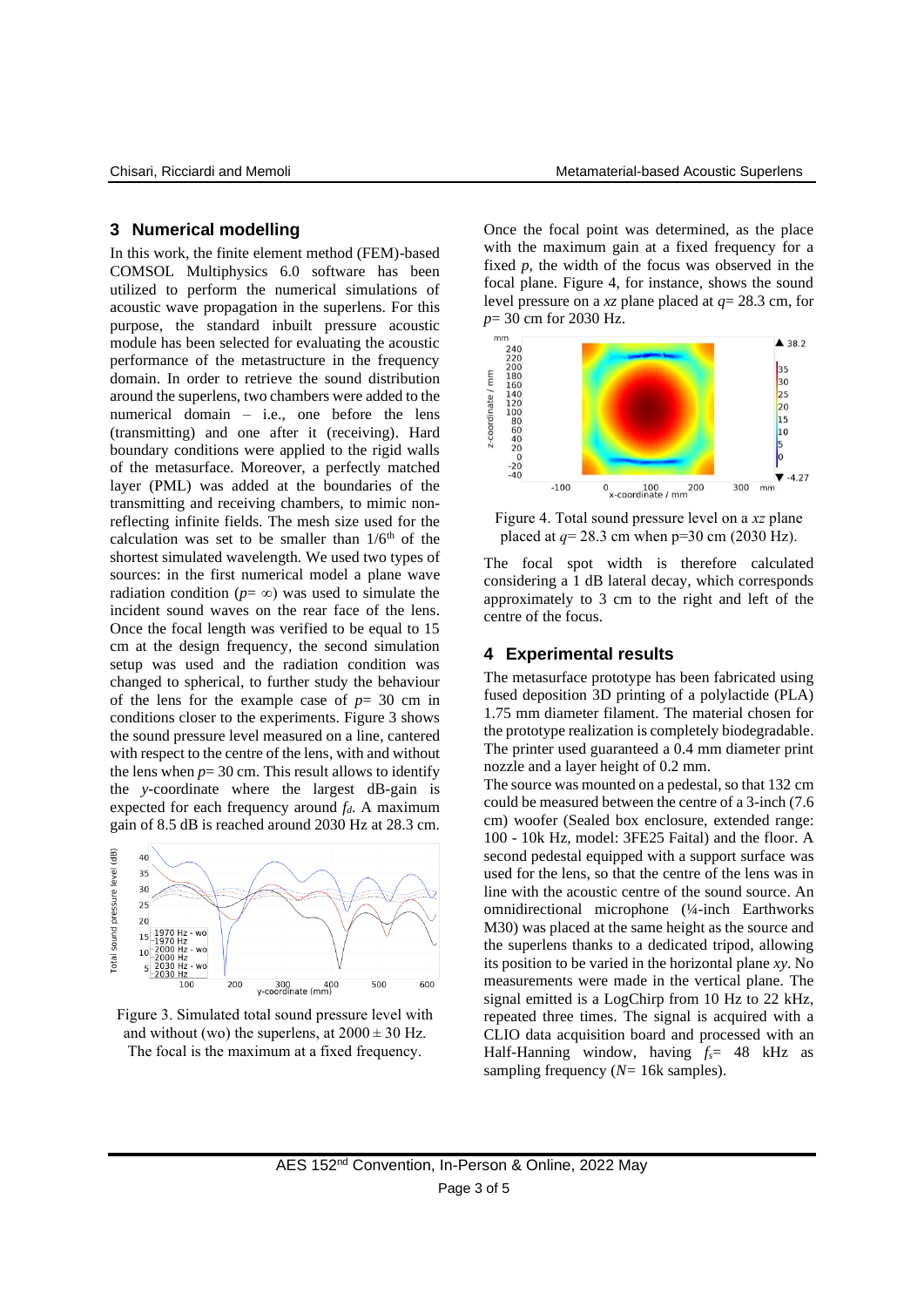In a locally acoustically treated measurement laboratory, we repeated a first set of measurements to confirm Equation 1, thus searching for the sound image *q* at different distances between the source and the superlens *p* following the set-up schematically illustrated in the schematic Figure 5.



Figure 5. Set-up schematic view (*yz* plane) used to measure  $f$  using the thin-lens equation.

This set of measures allowed us to demonstrate that, around the design frequency of the lens, the thin-lens equation works also for a metamaterial-based acoustic superlens. Figure 6 reports the measured results and both horizontal and vertical error bars, considering a 10% range. The measured value of  $f_{meas}$  = 144  $\pm$  12 mm is compatible with the design value.



Figure 6. On-axis measured results at 2 kHz.

Figure 7 shows the on-axis frequency response measured at different *q* when *p=* 30 cm, between 1.7 kHz and 2.2 kHz. Note that the curves in Figure 7 have been normalized with respect to the sound pressure level measured in the same position but without the lens, to highlight the dB-gain reached at the sound image. This type of measurements allows to determine what happens when the frequency is close to the design one. In this configuration, Equation 1 places the image at  $277 \pm 23$  mm, but the maximum gain of 5.5 dB is reached at the frequency of 1935 Hz, which is very close (3%) to the design

frequency of the superlens. Previous studies [8] have shown that the thermo-viscous effects are negligible in this design, so the difference is attributed to the manufacturing. The difference between the maximum gain of 5.5 dB and the simulated one of 8.5 dB can be attributed to the simplifications in the numerical model, introduced to reduce its calculation weight.



Figure 7. Normalized frequency response for the case *p=* 30 cm at different *q*.

Once the focus has been identified, measurements along the *x*-direction were performed at the distance of maximum gain, without varying the *y*-coordinate. The measured results showed that a consistent decay  $(∆= 1 dB)$  occurs after 5.4 cm with respect to the centre of the lens, both on the right and left sides. Thus, we fitted our emission with a Gaussian profile. In this way, we estimated that 68% of the emission is within a total angle  $\theta$ = 60.4  $\pm$  5 °. Since this value is smaller than the limit given by the Rayleigh principle, this confirms that our lens is a superlens, according to Equation 2.

#### **5 Future applications**

The performance of the superlens designed in this work is limited in bandwidth: the maximum dB-gain is reached only within  $\pm 10\%$  of the central frequency. This was intentional, as the main purpose of this work is a proof-of-concept.

Once the bandwidth is sufficiently extended  $-$  e.g. 2.5 octaves have been measured for some of the prototypes in [4] – such a lens could be coupled to different types of transducers for both emission and measurement of sound pressure. On the other hand, a superlens can be thought as a complementary solution